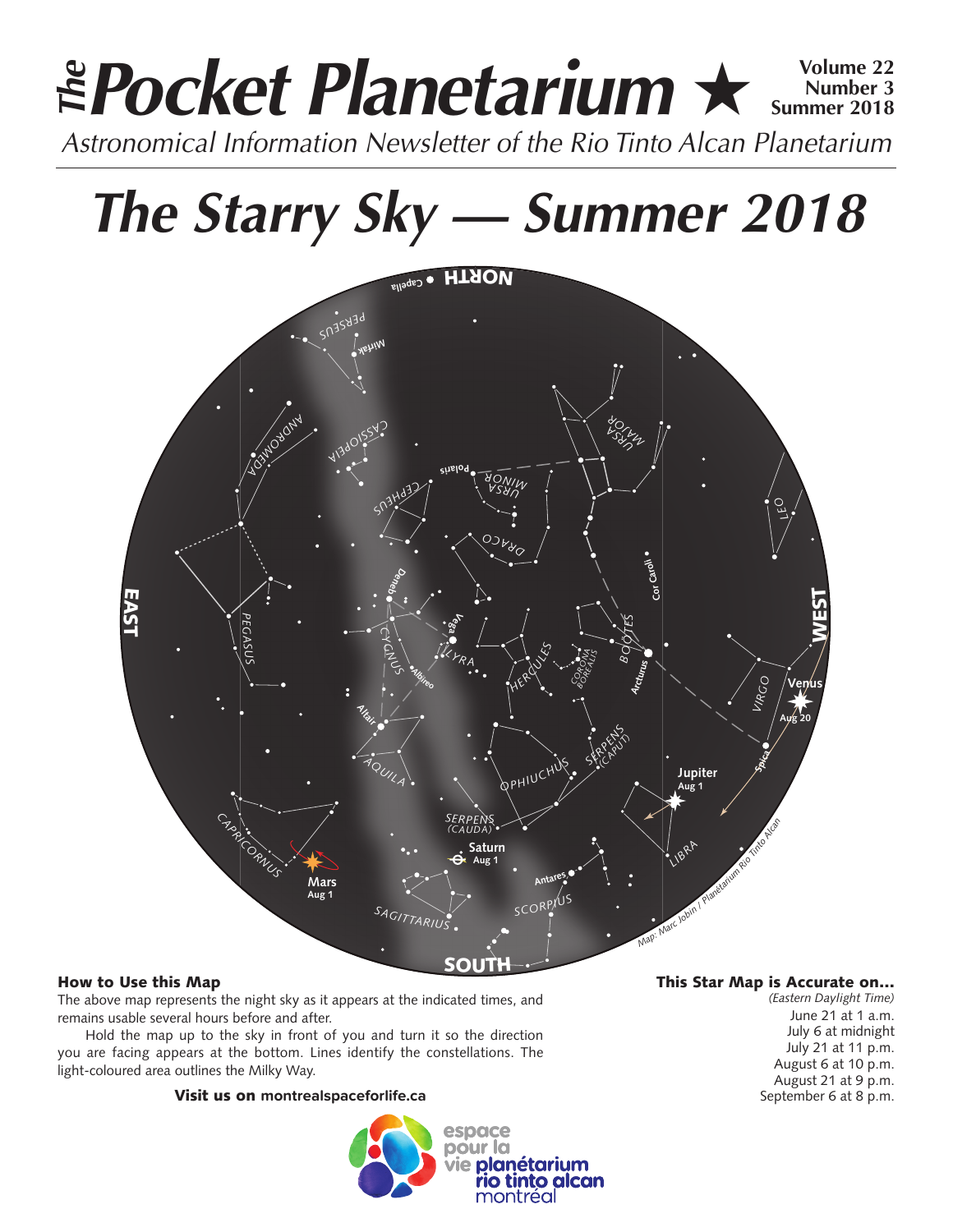## *All Eyes on Mars*

*About every 26 months, Earth catches up with Mars and draws closer to the planet during an opposition period that amateur astronomers spend almost two years dreaming about. For a few weeks, the distance between our blue planet and the red planet is much reduced. This summer, the opposition of Mars is particularly striking since the planet will be the closest, brightest and largest-looking it's been in the past 15 years.* 

### With the naked eye

**Mars** summers on the west side of the constellation Capricornus, near its border with Sagittarius. You can't miss this brilliant orangey dot, the most luminous object in a region devoid of bright stars. In early summer, the red planet emerges above the southeastern horizon only after 11 p.m. and finally culminates in the south at dawn, around 4 a.m. Luckily, as the weeks go by, Mars becomes visible earlier and earlier, making it easier to observe. By mid-July, the planet rises around 10 p.m. and culminates around 2 a.m. Once **it reaches opposition on July 27,** Mars is visible all night long, rising at sunset, climbing to its highest point in the sky around 1 a.m. and disappearing in the southwest at sunrise. By mid-August, Mars reaches its ideal position for observations around 11:30 p.m., and around 9:30 p.m. by mid-September.

The red planet is known for the big **retrograde loops** in its celestial path, which astronomers once had great trouble explaining. The retrograde motion is a simple effect of perspective: in the weeks surrounding opposition, as Earth, on its smaller orbit, catches up with and passes Mars, the red planet seems to stop, go backward for a few weeks in relation to the stars, and then stop again before moving forward. During opposition this year, Mars undergoes its retrograde loop from June 28 to August 28 and moves closest to Earth on July 31.

For 10 weeks, from June 26 to September 5, Mars is brighter than magnitude –2 and its apparent diameter is greater than 20 arc seconds, which is already much bigger than its maximum size during the last opposition, in 2016. This period is the main observation window for opposition in 2018, but conditions are also decent a few weeks before and after. The minimum distance between Earth and Mars (0.385 astronomical units or 57.6 million kilometres) doesn't coincide with opposition but occurs instead a few days after, on July 31. On this date, the planet's apparent diameter increases to 24.3 arc seconds, and its brightness reaches magnitude –2.8, even outshining Jupiter.

Unfortunately for those of us in the Northern Hemisphere, opposition this year takes place when Mars is in the southernmost leg of its celestial journey. In the middle of the night, when the red planet climbs to its highest point in the sky, it's only 19 degrees above the southern horizon, a location that hinders observations of Mars through a telescope.

#### Through a telescope

If possible, observe the red planet when it's at its highest point in the sky so that conditions are best.

But your first look at Mars through a telescope may be disconcerting because the planet is so bright near opposition that it's almost blinding and also because its

image is often continually distorted by atmospheric turbulence. Observe it as many nights as possible. That way, your eye gets used to looking for and recognizing its surface details. You also have more chance of finding a night when conditions are better than average. Mars is worth the effort, so keep trying. A small telescope is powerful enough to make out the main features of

the planet's geography, but a larger telescope with greater magnification can reveal subtler surface details.

A day on Mars lasts 24 hours and 37 minutes, slightly longer than a day on Earth. If you observe Mars at the same time every evening, the visible part of its surface will seem virtually identical to the previous viewing with, however, a slight daily shift. But these little differences add up, and after a few evenings, you'll see a totally different region. After 40 days or so, the entire Martian surface will have passed before your eyes, and you'll be back where you started.

Because of a contrast in colour, certain Martian regions are easier to pick out. The ones facing us directly when the red planet is highest in the sky are the following: *Syrtis Major,* a triangular plateau of dark basalt bordered to the south by *Hellas Planitia,* a large, light-coloured and very bright basin (June 7, July 13, August 16, September 21); *Sinus Meridiani,* a dark area that stands out from the surrounding regions (July 6, August 9, September 14); *Solis Lacus,* "the Eye of Mars", and the volcanoes of *Tharsis*  region which, along with nearby *Olympus Mons,* the highest mountain in the solar system, are sometimes covered with frost or crowned with bright white clouds (June 26, July 31, September 3). The ice cap at the south pole should also be visible but will gradually shrink as the weeks pass since it'll be spring in this hemisphere on Mars.

### Encounters with the Moon

The Moon meets up with Mars several times over the summer. On the mornings of June 30 and July 1, the waning gibbous Moon lies a few degrees from the red planet (they both culminate in the south around 3 a.m.). On the nights of July 26–27 and 27–28, while Mars is in opposition, the Moon (full on July 28) is found close to the red planet (they culminate in the south around 1 a.m.). On the nights of August 22–23 and 23–24, the waxing gibbous Moon lies near Mars (they culminate in the south around 11 p.m.). Finally, on the evening and night of September 19–20, the waxing gibbous Moon passes 4½ degrees above Mars (they culminate in the south around 9:30 p.m.).  $\star$ 



*This map of the apparent trajectory of Mars between April 28 and October 25, 2018 (180 days) shows the red planet's retrograde loop. Ticks mark its position every 10 days.*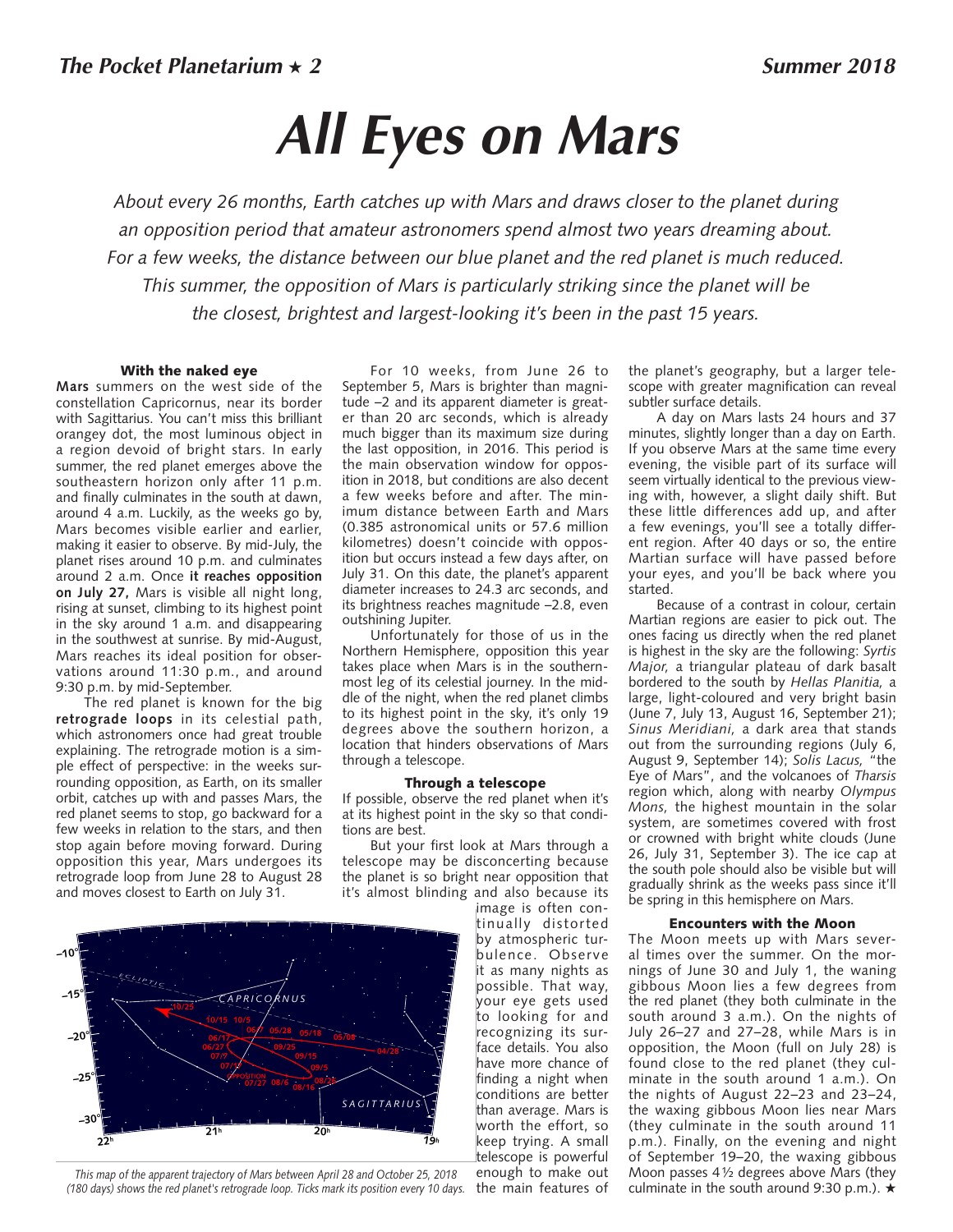**Further details and more phenomena at espacepour[lavie.ca/en/monthly-sky](http://espacepourlavie.ca/en/monthly-sky)** 

# *The Sky This Summer*

*The planets are on full display from evening to morning all summer long. Though Mars stands out boldly in the sky for weeks on end, Venus, Jupiter and even Saturn also deserve a close look.*

### Venus, the queen of twilight

**Venus** is dazzlingly bright as the Evening Star, but though the planet continues to drift away from the Sun till mid-August, its visibility dwindles over the summer. In early June, Venus reaches its maximum height at twilight, about 20 degrees above the western horizon. Thereafter, however, Venus is found lower than the Sun on the celestial sphere. Consequently, for observers in the Northern Hemisphere, the planet's orbit seems to tilt in relation to the horizon, and the planet loses height in the sky. As summer progresses, Venus therefore appears lower and lower on the horizon at nightfall and sets sooner after sunset. When Venus reaches its greatest elongation on August 17, 46 degrees east of the Sun, it is only about 12 degrees above the horizon in the early twilight and sets less than 90 minutes after our star.

Venus then plunges back toward the Sun. It achieves maximum brightness on September 24 (magnitude  $-4.\overline{8}$ ) but gets lost in the twilight glow in late September, one month before its inferior conjunction (October 26), during which Venus passes 6 degrees south of the Sun.

If you observe Venus through a small telescope, you'll see that this lovely planet has phases much like the Moon's. Over the summer, Venus moves closer to Earth, and between the June solstice and September equinox, its apparent size almost triples. Meanwhile, the planet gradually turns its back on us, going from a "gibbous phase" in June, to a "half phase" (dichotomy) around August 15 and then to a "fat crescent" in September.

**On the evening of July 15,** an hour after sunset, look above the western hori-

zon and admire the crescent Moon lying only 2 degrees to the right of Venus. Through binoculars, note the ashen glow, or earthshine, clearly visible on the dark side of the Moon. On August 13 at twilight, the crescent Moon is 10 degrees to the right of Venus; the next evening, on August 14, it's 6 degrees above the planet. Finally, on the evening of September 12, a half hour after sunset, the crescent lies 9 degrees above Venus, which itself is very low on the west-southwestern horizon.

#### Jupiter, a jewel in the evening sky

**Jupiter,** which now shines in Libra, is in retrograde motion till July 11, moving right in relation to the background stars before it resumes its direct motion and moves left. On August 16, the giant planet passes just over a half degree north of Zubenelgenubi, the alpha star in the constellation, which serves as a marker to track the planet's travels over the summer.

The first evenings of summer are the best time to aim a telescope at the planet to discover its cloud bands, the swirls and vortices in its atmosphere and its four Galilean moons. In June, Jupiter is indeed in an ideal position for observations at nightfall and culminates due south at twilight at about 30 degrees high. Later in the evening, Jupiter sinks toward the west-southwestern horizon, and observation conditions deteriorate. The same scenario plays out as summer progresses: from week to week, Jupiter appears lower in the southwest at twilight. Hence, by September, Jupiter is only about 12 degrees high after sunset. Don't wait till it's too late to admire this stunning giant planet, a must-see of the season.

**On the evening of June 23,** the waxing gibbous Moon lies less than 4 degrees to the left of Jupiter, and the pair disappears after 2 a.m. below the west-southwestern horizon. **On the evening of July 20,** the waxing gibbous Moon appears only 3 ½ degrees above Jupiter. On the evenings of August 16 and 17, the Moon (first quarter on the 17th) approaches the planet again. Finally, **on September 13,** the crescent Moon is less than 4½ degrees to the upper right of Jupiter, which is low on the southwestern horizon at twilight.

### Saturn in opposition

On June 27, it's **Saturn**'s turn to reach opposition, and as if to mark the event, **on the night of June 27–28,** the full Moon appears only 1 degree above the planet. This dynamic duo shows up at twilight very low in the southeast, culminates due south around 1 a.m. and disappears at dawn very low in the southwest.

Use a telescope and you'll see Saturn's famous rings at almost maximum tilt toward Earth (about 26 degrees). Titan, the largest of its 60 or so moons, is also easy to spot with a small telescope and looks like a dim star (magnitude +8.2) alongside Saturn. Unfortunately, the ringed planet is in an unfavourable position in the sky because it's in the southernmost leg of its journey, just above the lid of the Tea Pot in the constellation Sagittarius. Since this part of the starry sky doesn't rise much over Quebec, its light must take a longer path through the atmosphere before it reaches our telescopes, and this results in blurrier images. But because Saturn moves slowly through the constellations of the zodiac, it won't be in a better position for another few years. So do ➡